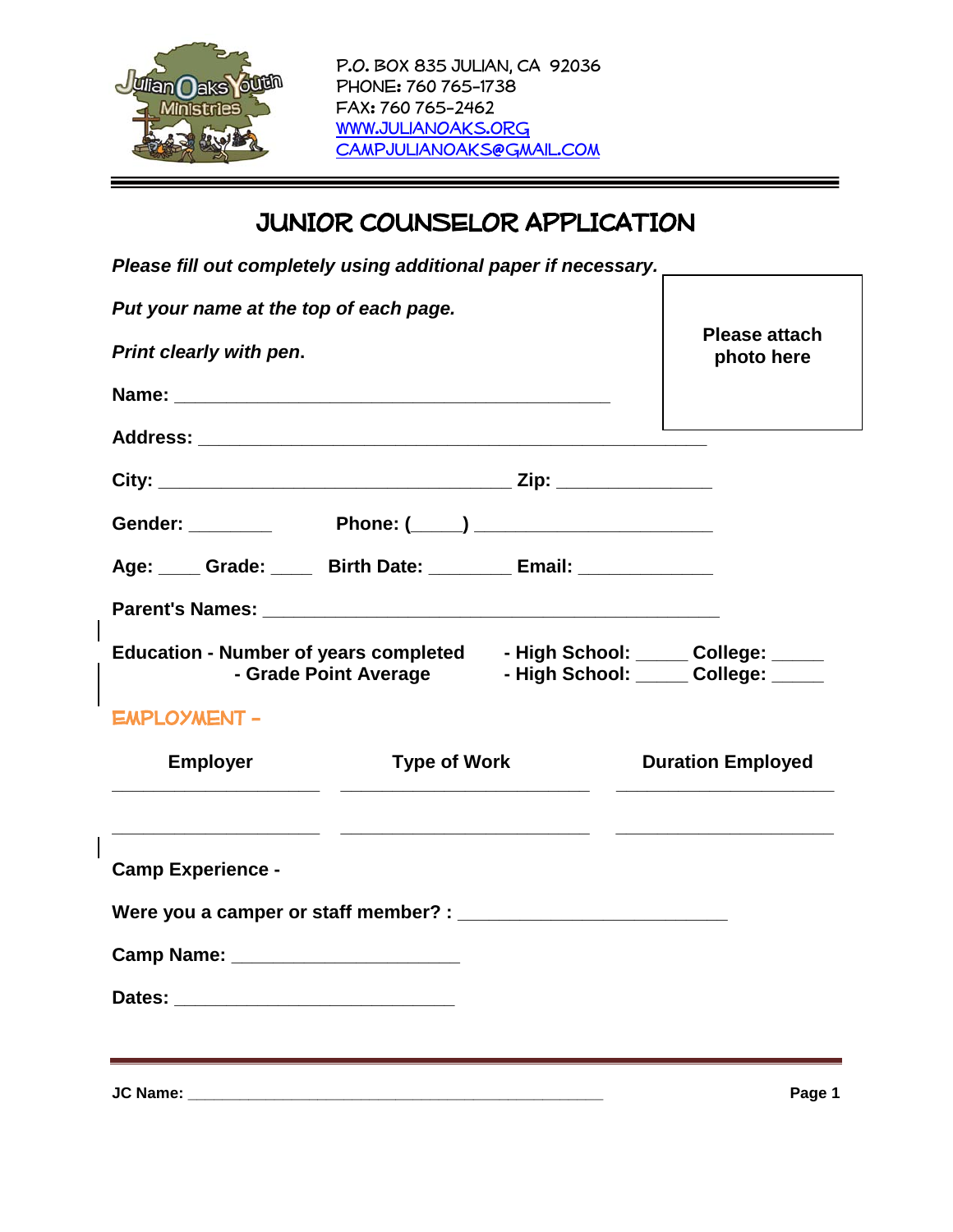#### **REFERENCES -**

Give names of 3 persons who have knowledge of your character, experience, and ability. Include one relative. List your pastor or youth pastor on page 3.

. .

 $\overline{\phantom{a}}$ 

Name:

**Relationship:** 

Phone:

#### **CHRISTIAN BACKGROUND -**

How long have you been a Christian?

What does it mean to you when you say you are a Christian?

 $\overline{a}$ 

 $\overline{\phantom{a}}$ 

<u>. .</u>

If someone came to you and asked, "How do I become a Christian?" what would vou say?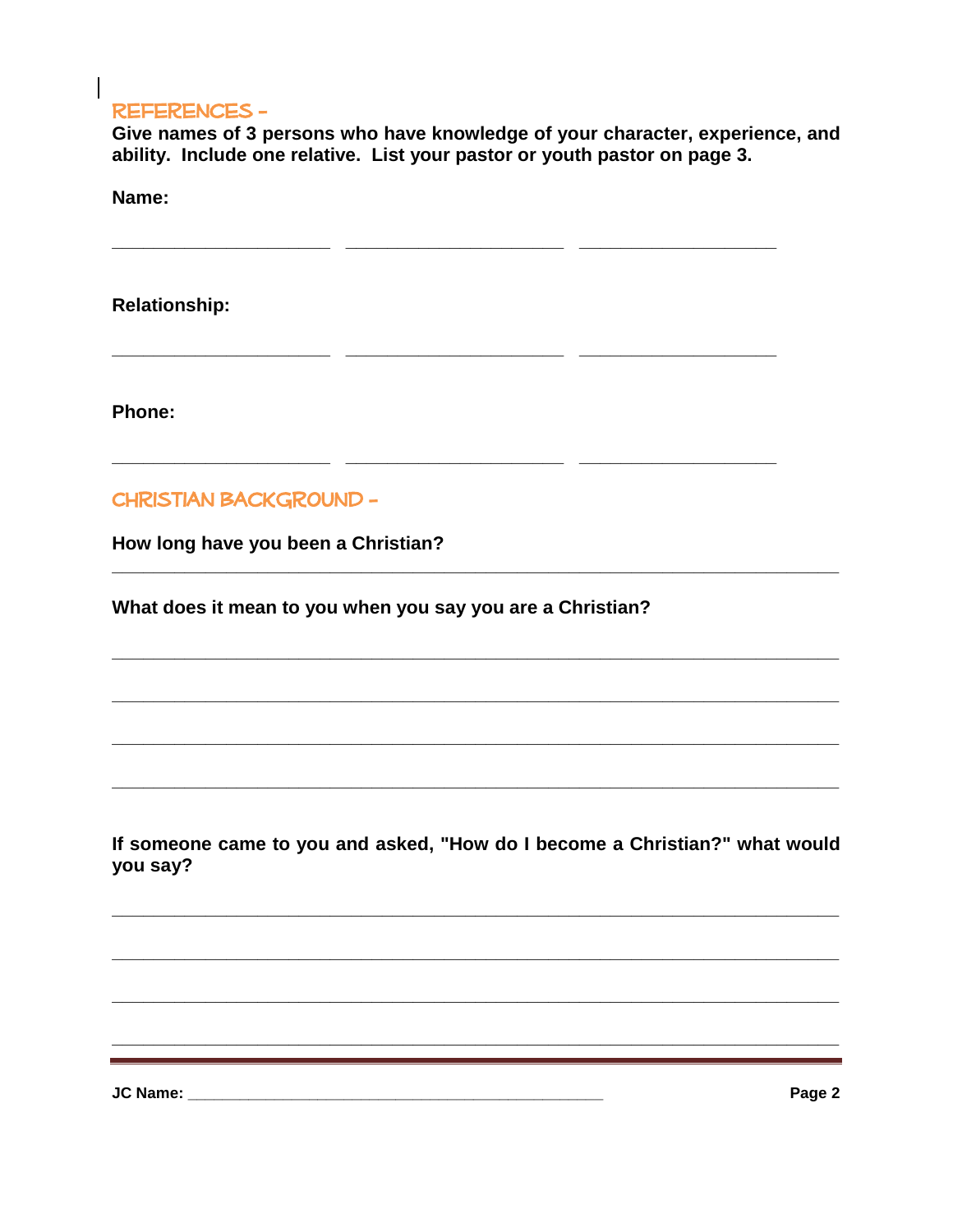Tell us about your daily walk with the Lord, that is, your devotional habits. (Not the ideal but reality.)

| <b>Bible</b>                                                                                                                        |  |
|-------------------------------------------------------------------------------------------------------------------------------------|--|
| Church:                                                                                                                             |  |
| <b>Other</b>                                                                                                                        |  |
| How has God led you to fill out this application, or why do you feel led to be a<br>Junior Counselor at Julian Oaks Youth Ministry? |  |

### **SKILLS-**

List any skills you might have that would be useful at camp like music, puppets, life guard, CPR

<u> La componenta de la componenta de la componenta de la componenta de la componenta de la componenta de la compo</u>

Describe any ways you have previously served in a ministry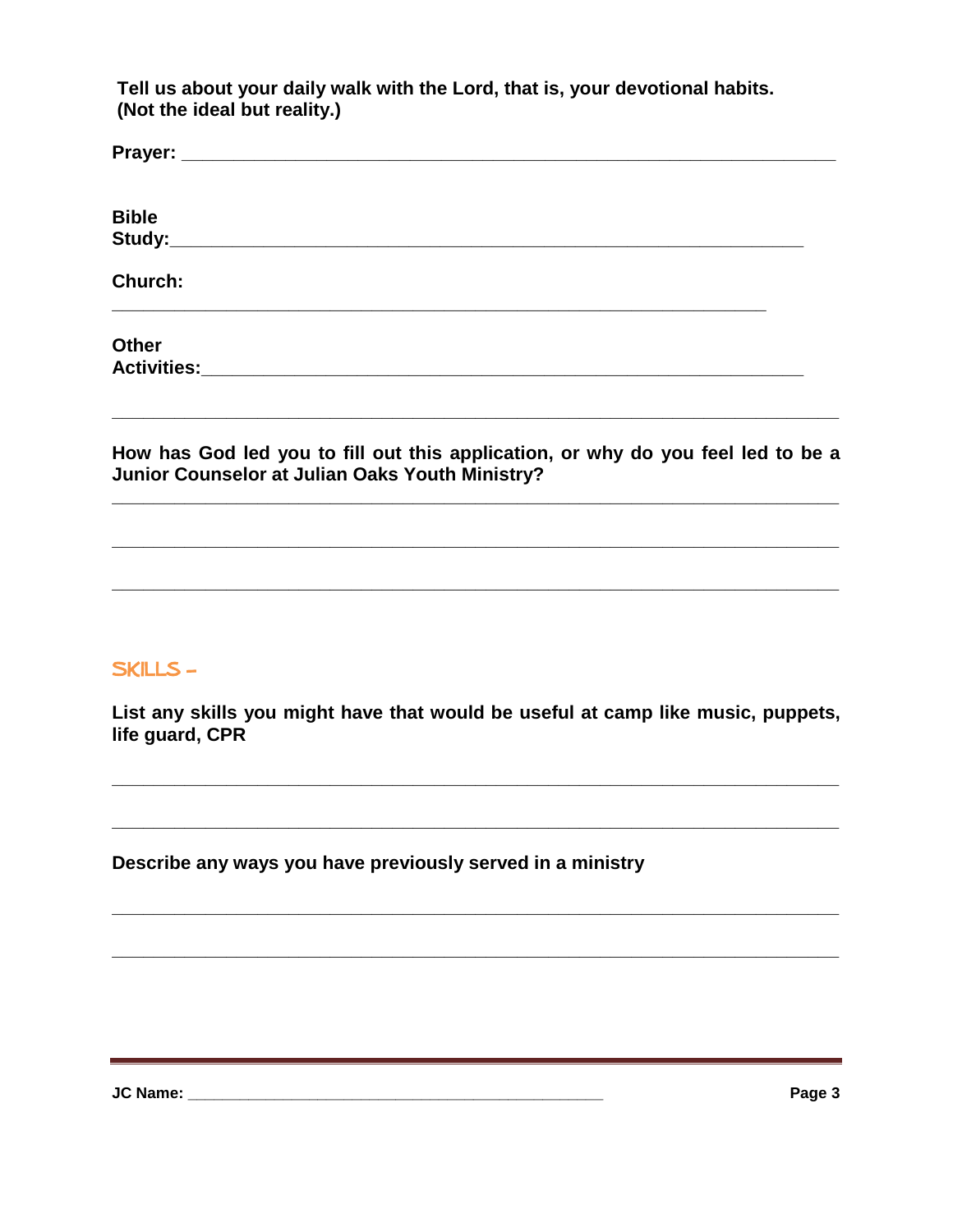# CHURCH ACTIVITY -

Name of present Church:

**Pastor:**  $\blacksquare$ 

**Years you have been attending: \_\_\_\_\_\_\_\_\_\_\_\_\_\_\_\_\_\_\_\_\_\_\_\_\_\_** 

**\_\_\_\_\_\_\_\_\_\_\_\_\_\_\_\_\_\_\_\_\_\_\_\_\_\_\_\_\_\_\_\_\_\_\_\_\_\_\_\_\_\_\_\_\_\_\_\_\_\_\_\_\_**

**Phone: \_\_\_\_\_\_\_\_\_\_\_\_\_\_\_\_\_**

**Affiliation or Denomination:** 

# **ATTITUDES –**

**Do you consider some races to be superior to others? Explain:** 

**How have you worked (or how would you work) with people of other cultures, races, or religions?** 

**\_\_\_\_\_\_\_\_\_\_\_\_\_\_\_\_\_\_\_\_\_\_\_\_\_\_\_\_\_\_\_\_\_\_\_\_\_\_\_\_\_\_\_\_\_\_\_\_\_\_\_\_\_\_\_\_\_\_\_\_\_\_\_\_\_\_\_\_\_\_**

**\_\_\_\_\_\_\_\_\_\_\_\_\_\_\_\_\_\_\_\_\_\_\_\_\_\_\_\_\_\_\_\_\_\_\_\_\_\_\_\_\_\_\_\_\_\_\_\_\_\_\_\_\_\_\_\_\_\_\_\_\_\_\_\_\_\_\_\_\_\_**

**Are you willing to work cooperatively with other Christians who do not have the same viewpoint of doctrine as you have, but who are truly believers?** 

**\_\_\_\_\_\_\_\_\_\_\_\_\_\_\_\_\_\_\_\_\_\_\_\_\_\_\_\_\_\_\_\_\_\_\_\_\_\_\_\_\_\_\_\_\_\_\_\_\_\_\_\_\_\_\_\_\_\_\_\_\_\_\_\_\_\_\_\_\_\_**

**\_\_\_\_\_\_\_\_\_\_\_\_\_\_\_\_\_\_\_\_\_\_\_\_\_\_\_\_\_\_\_\_\_\_\_\_\_\_\_\_\_\_\_\_\_\_\_\_\_\_\_\_\_\_\_\_\_\_\_\_\_\_\_\_\_\_\_\_\_\_**

**\_\_\_\_\_\_\_\_\_\_\_\_\_\_\_\_\_\_\_\_\_\_\_\_\_\_\_\_\_\_\_\_\_\_\_\_\_\_\_\_\_\_\_\_\_\_\_\_\_\_\_\_\_\_\_\_\_\_\_\_\_\_\_\_\_\_\_\_\_\_**

**Will you be willing to follow and to cooperate with the decisions of those who will direct your work?** 

**\_\_\_\_\_\_\_\_\_\_\_\_\_\_\_\_\_\_\_\_\_\_\_\_\_\_\_\_\_\_\_\_\_\_\_\_\_\_\_\_\_\_\_\_\_\_\_\_\_\_\_\_\_\_\_\_\_\_\_\_\_\_\_\_\_\_\_\_\_\_**

**\_\_\_\_\_\_\_\_\_\_\_\_\_\_\_\_\_\_\_\_\_\_\_\_\_\_\_\_\_\_\_\_\_\_\_\_\_\_\_\_\_\_\_\_\_\_\_\_\_\_\_\_\_\_\_\_\_\_\_\_\_\_\_\_\_\_\_\_\_\_**

<u> 1989 - Andrea Santa Andrea Andrea Andrea Andrea Andrea Andrea Andrea Andrea Andrea Andrea Andrea Andrea Andr</u>

**JC Name: \_\_\_\_\_\_\_\_\_\_\_\_\_\_\_\_\_\_\_\_\_\_\_\_\_\_\_\_\_\_\_\_\_\_\_\_\_\_\_\_\_\_\_\_\_\_\_\_ Page 4**